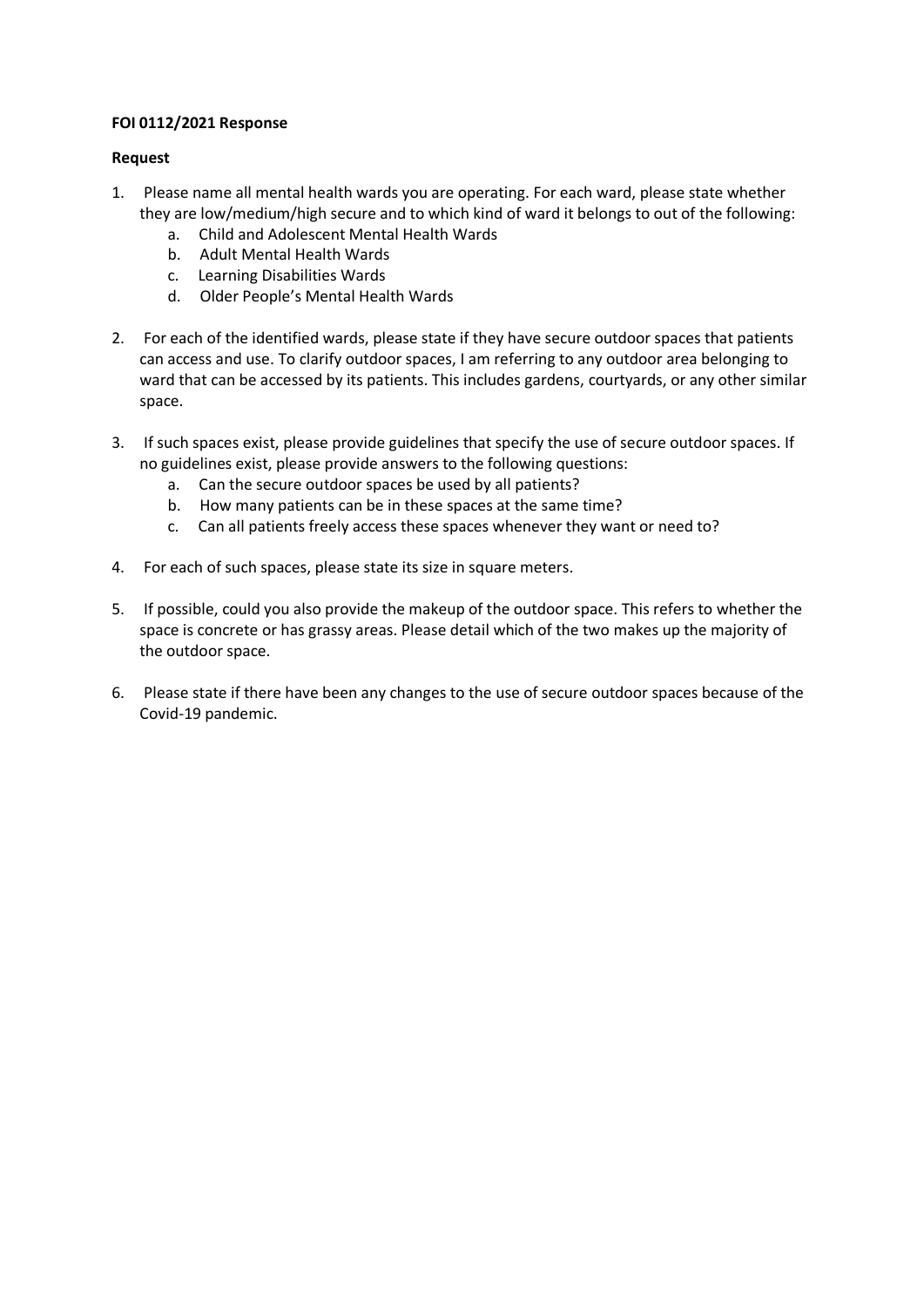## **Response**

Please see attached spreadsheet and note the following:

- The Trust does not provide services for Learning disabilities.
- The Trust do not provide high secure services and explicitly provide medium to low secure services.
- Tamarind is classified as an inpatient medium secure service and that provides assessment, treatment, and rehabilitation to male patients with a forensic history, suffering with complex and severe mental health problems and exhibit seriously aggressive or threatening behaviour.

Tamarind Consists of the following wards

- Acacia Ward
- Cedar Ward
- Hibiscus Ward
- Laurel Ward
- Lobelia Ward
- Myrtle Ward
- Sycamore Ward
- Reaside is classified as an inpatient medium secure service and provides assessment, treatment, and rehabilitation to male patients with a forensic history, suffering with complex and severe mental health problems and exhibit seriously aggressive or threatening behaviour.

Reaside consists of the following wards:

- Avon Ward
- Blythe Ward
- Dove Ward
- Kennett Ward
- Swift Ward
- Severn Ward
- Sycamore Ward
- Trent Ward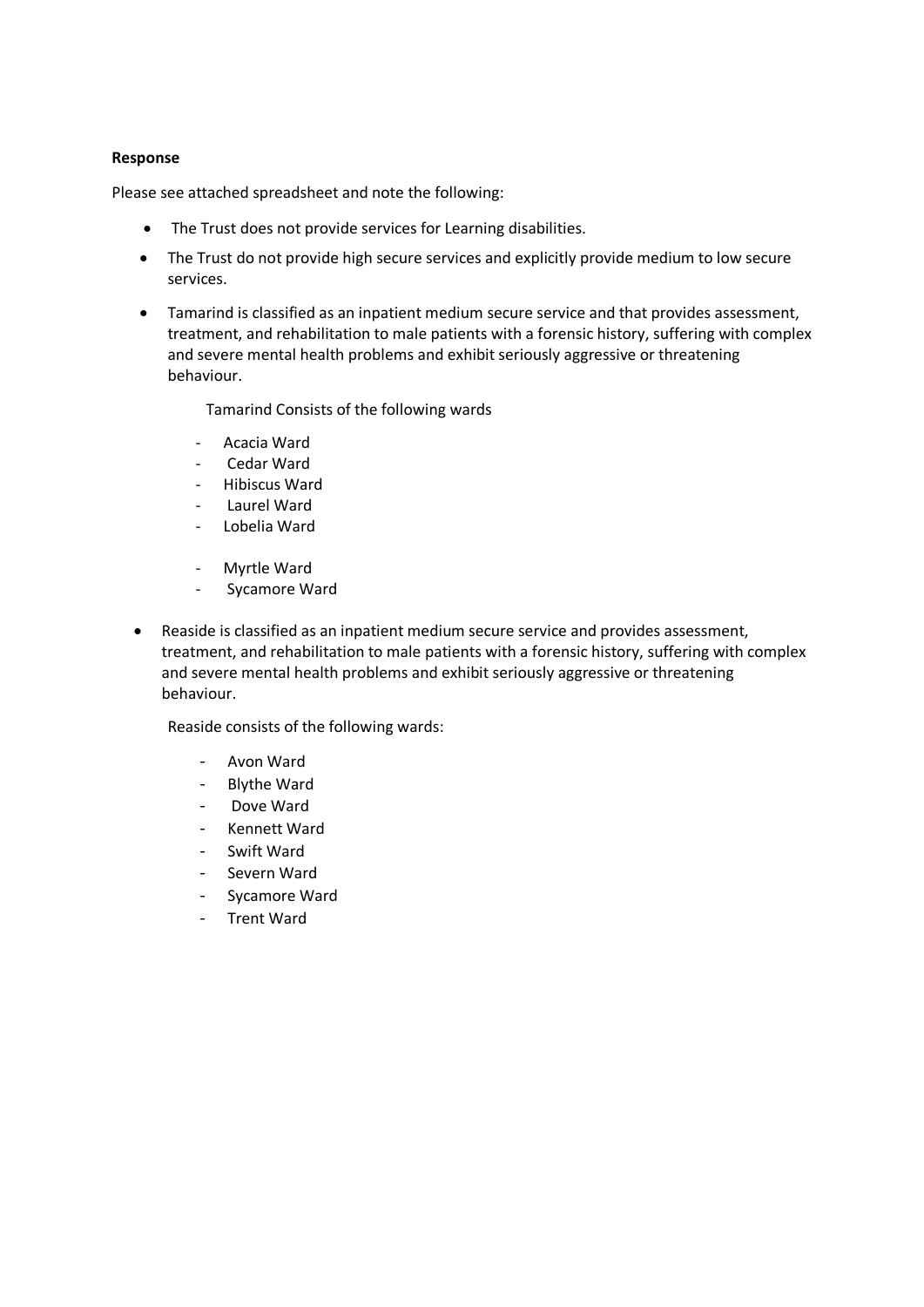• Ardenleigh is classified as an inpatient medium secure service and provides treatment and rehabilitation to female patients suffering with complex and severe and enduring mental illness.

Ardenleigh consists of the following wards:

- Larimar
- **Atlantic**
- Citrine
- Coral
- Tourmaline
- Pacific (Forensic Child Adolescent Mentel Health Service)
- Hillis Lodge is classified as an inpatient low secure service and provides recovery-based rehabilitation and wellbeing for patients suffering with mental health.
- Barberry Chamomile Ward is an adult mental health service that offers conjoint inpatient admission for women and their babies in situations where a mother is suffering a mental health problem.
- Barberry Cilantro Ward is an adult mental health service that offers a range of specialist treatments and support to individuals suffering with severe eating disorders such as anorexia and bulimia.
- Barberry Jasmine ward is an adult mental health service that offers specialist treatments and support to deaf people suffering with severe and enduring mental illness.
- Oleaster Caffra ward is an adult psychiatric intensive care unit (PICU) that provides support and treatment to male service users with complex mental health needs, and for those that pose a risk to themselves or others who cannot be managed or treated in the community or in an open ward.
- Oleaster Tazetta ward is an acute adult male service that provides treatment and support to individuals suffering with severe and enduring mental health illness.
- Oleaster Magnolia ward is an adult male acute ward that provides treatment and support to individuals suffering with severe and enduring mental health illnesses.
- Oleaster Japonica ward is an acute female adolescent service (16–17-year-olds) that provides treatment and care for individuals in psychiatric crisis of such severity that it cannot be managed safely at home or in a respite facility.
- Oleaster Melissa ward is an acute adult female service that provides treatment and support to individuals suffering with complex, severe, and enduring mental health illness.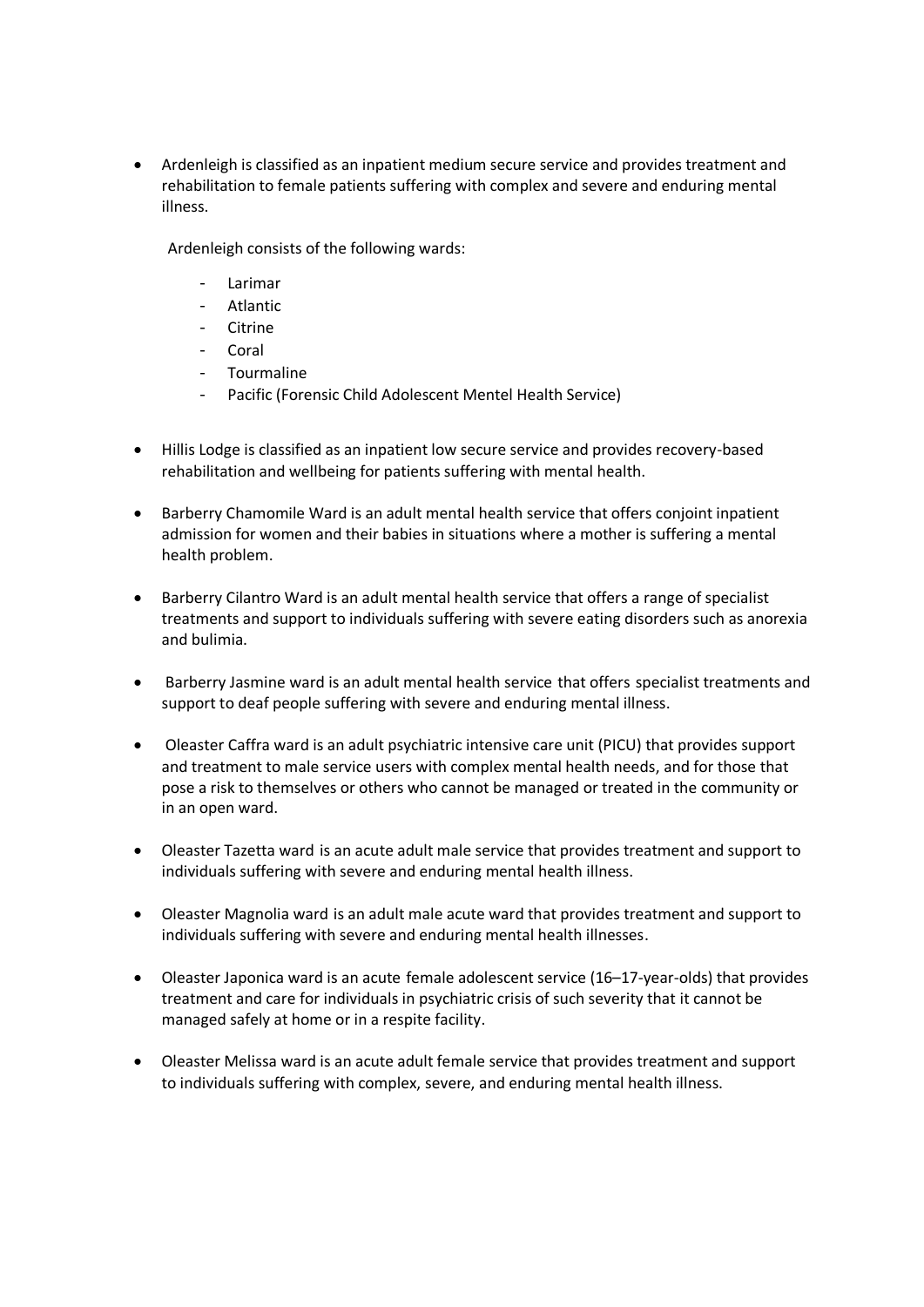- Zinnia Centre Saffron ward is an acute adult male service that provides treatment for individuals suffering with complex, severe, and enduring mental health illness.
- Zinnia Centre Lavender ward is an acute adult female service that provides treatment for individuals suffering with complex severe and enduring mental health illness.
- Mary Seacole ward 1 is an acute adult male service that provides treatment and support for individuals suffering with severe mental health illness.
- Mary Seacole ward 2 is an acute adult female service that provides treatment and support for individuals suffering with severe mental health illness.
- Mary Seacole Meadowcroft ward is an adult male psychiatric intensive care (PICU) unit for patients who are suffering with complex and severe mental health illness.
- Juniper Centre Sage, Rosemary and Bergamot ward is an acute older adult service that predominantly treats individuals aged 65 and over, (but not exclusively, depending on service user need, such as working age dementia) who are suffering with mental health illness.
- Reservoir Court is an inpatient service that provides treatment and support to older adults with mental health issues.
- Eden Acute provides mental health services to adult males experiencing an acute psychiatric crisis of such severity that it cannot be managed at home with the involvement and interventions of staff in the community.
- Eden PICU is an adult female psychiatric intensive care (PICU) unit for patients suffering with severe mental health illness.
- George ward provides comprehensive, regular multidisciplinary reviews and effective treatments for adults who are experiencing mental health illness and acute psychiatric crisis.
- Endeavour House is an adult community rehabilitation unit that provides treatment and support to individuals suffering with treatment-resistant serious and enduring mental illness.
- Endeavour Court is an adult high dependency unit which offers a specialist service primarily for people with severe and enduring mental health problems and associated risk behaviors within a restricted environment.
- Forward House is an adult community rehabilitation unit that provides treatment and support to individuals suffering with treatment-resistant serious and enduring mental illness.
- Grove Avenue is an open adult community rehabilitation unit that provides treatment and support to individuals suffering with treatment-resistant serious and enduring mental illness.
- Hertford House is an adult community rehabilitation unit that provides treatment and support to individuals suffering with treatment-resistant serious and enduring mental illness.
- Rookery Gardens is an adult mixed gender open community rehabilitation unit that provides treatment and support to individuals suffering with mental health illness.